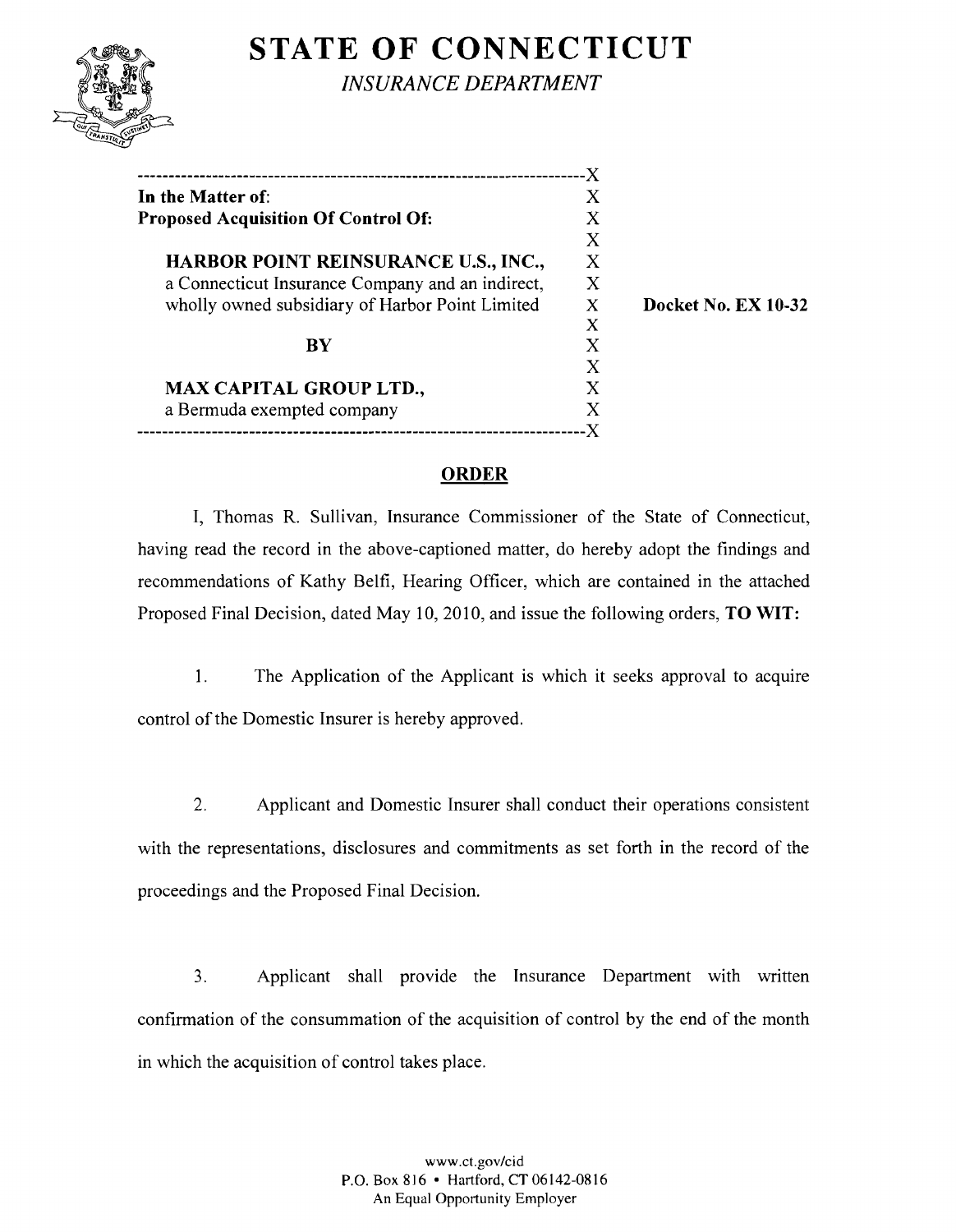4. Applicant should provide the Department with the names and titles of those individuals who will be responsible for filing an amended Insurance Holding Company System Annual Registration Statement pursuant to Conn. Agencies Regs. §38a-138-10.

5. Within fifteen (15) days following the end of the month in which the Proposed Transaction is consummated, the Domestic Insurer shall file an amended Insurance Holding Company System Annual Registration Statement pursuant to Conn. Agencies Regs. §38a-138-10.

6. For a period of two (2) years, Applicant shall file semiannually with the Insurance Department, commencing six months from consummation of the Proposed Transaction, a report under oath of its business operations in Connecticut, including but not limited to, any change to the business of the Domestic Insurer; changes in offices of the Domestic Insurer; and notice of any statutory compliance or regulatory actions taken by other state regulatory authorities against the Applicant and the Domestic Insurer.

7. Domestic Insurer shall, at all times, maintain its books, records and assets in Bernardsville, New Jersey at its principal business location unless otherwise approved by the Insurance Commissioner pursuant to Connecticut law.

8. If the Proposed Transaction is not consummated within three (3) months of the date of this Order and the Applicant intends to consummate the Proposed Transaction, the Applicant shall submit to the Commissioner a statement, which shall

 $-2-$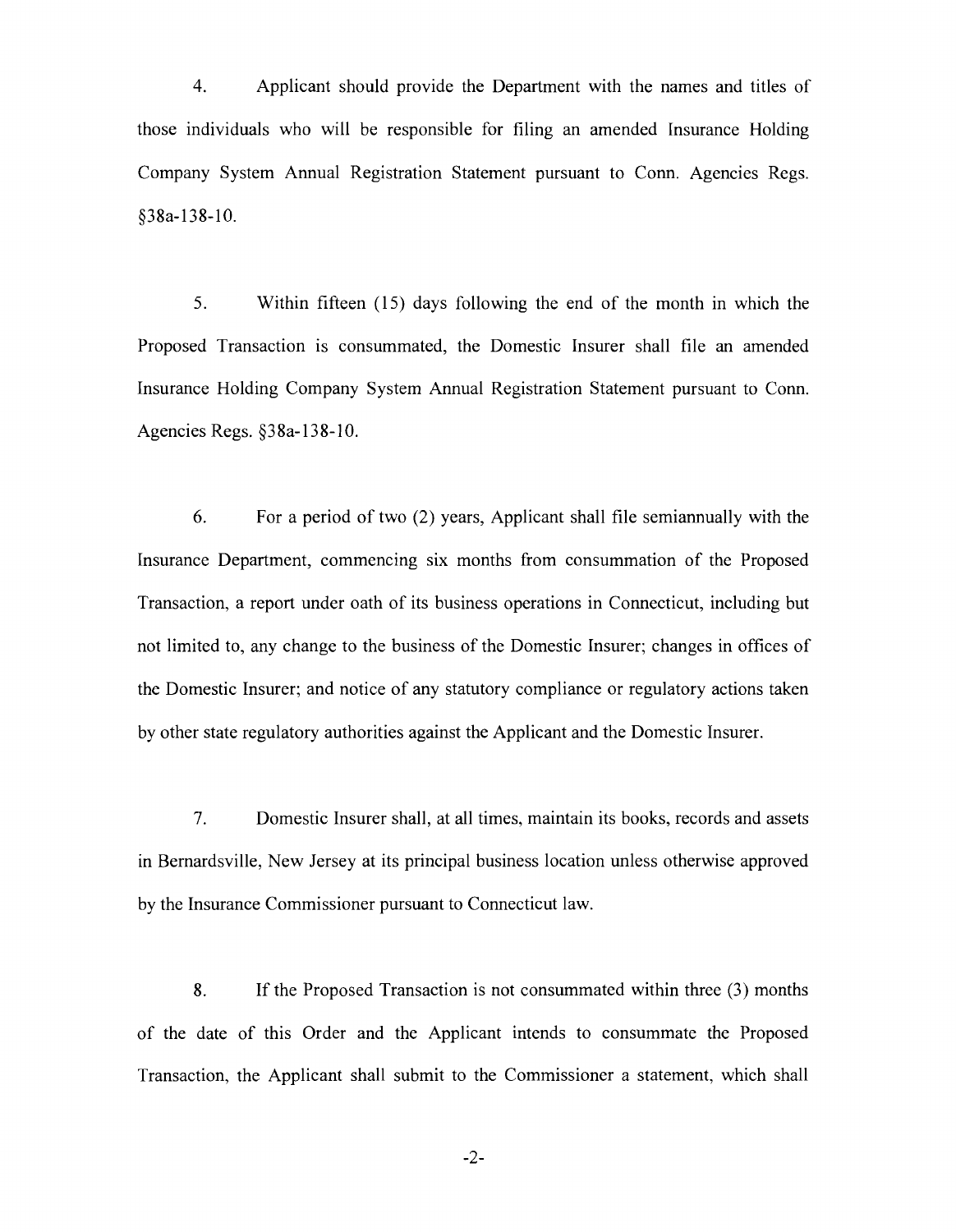include (i) the reason for the Applicant's inability to consummate the Proposed Transaction; (ii) any material changes in the information contained in the Application; and (iii) the current financial statements of the Applicant and Domestic Insurer.

9. Applicant shall pay the expenses incurred by the Insurance Commissioner in connection with the Insurance Department's review of the Application pursuant to sections 38a-132(a)(3) and 38a-132(c) of the Connecticut General Statutes.

Dated at Hartford, Connecticut this  $\frac{1}{4}$  day of May, 2010.

/

Thomas R. Su Insurance Commissioner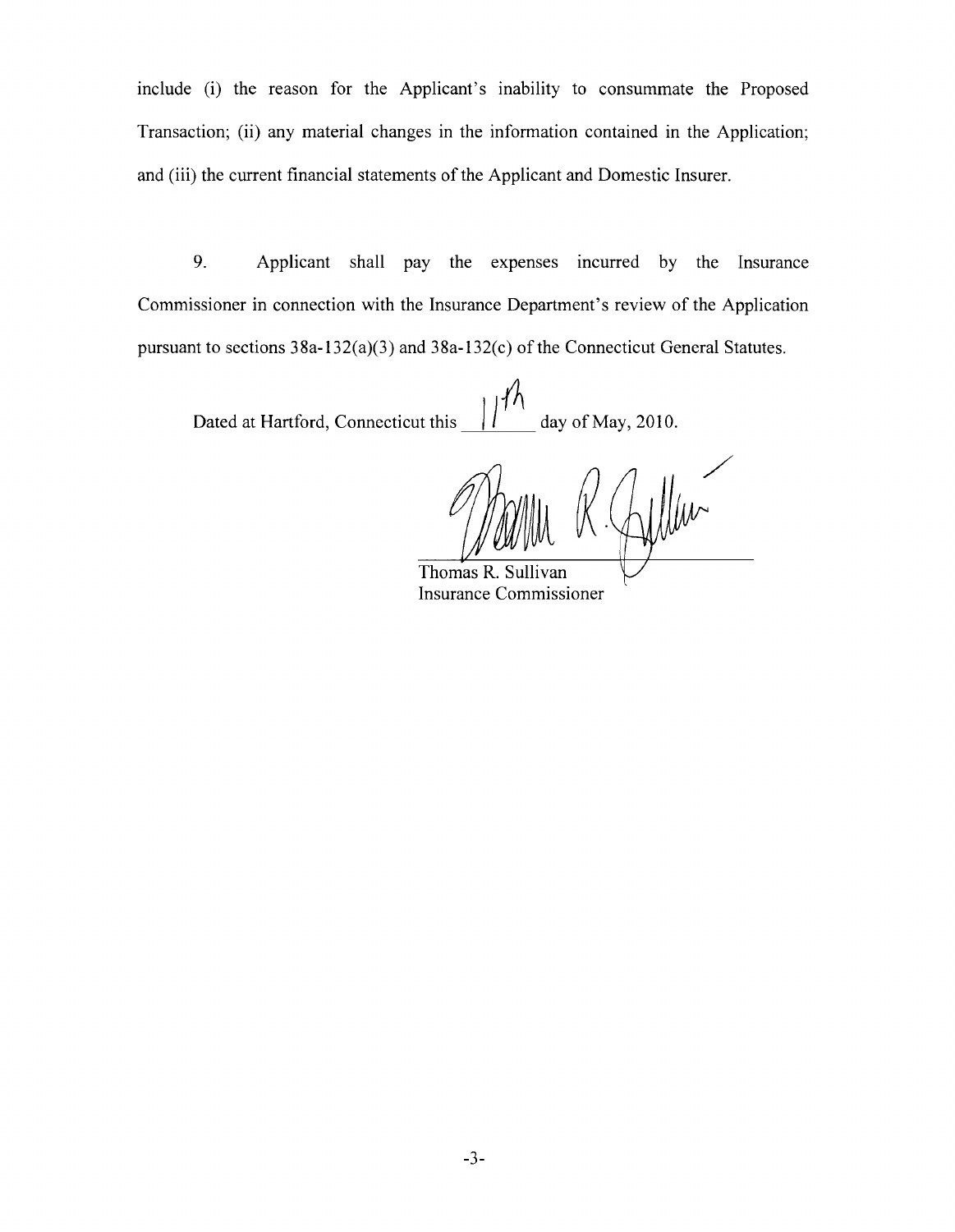## **STATE OF CONNECTICUT**



*INSURANCE DEPARTMENT* 

| In the Matter of:                                | X |
|--------------------------------------------------|---|
|                                                  | X |
| <b>Proposed Acquisition Of Control Of:</b>       | X |
|                                                  | X |
| HARBOR POINT REINSURANCE U.S., INC.,             | X |
| a Connecticut Insurance Company and an indirect, | X |
| wholly owned subsidiary of Harbor Point Limited  | X |
|                                                  | X |
| RY                                               | X |
|                                                  | X |
| <b>MAX CAPITAL GROUP LTD.,</b>                   | X |
| a Bermuda exempted company                       | X |
| --------------------                             |   |
|                                                  |   |

Docket No. EX 10-32

#### PROPOSED FINAL DECISION

#### I. INTRODUCTION

On March 10, 2010, Max Capital Group Ltd., a Bermuda exempted company (the "Applicant" or "Max") filed an Application on Form A ("Application") with the Connecticut Insurance Department (the "Department") pursuant to §38a-129 to §38a-140 of the Connecticut General Statutes ("Conn. Gen. Stat."). The Application requests the State of Connecticut Insurance Commissioner's (the "Commissioner" or "Insurance Commissioner") approval for the Acquisition of Control of or Merger with Harbor Point Reinsurance U.S., Inc. (the "Domestic Insurer") in connection with the Applicant's proposed amalgamation (the "Proposed Transaction") of its direct, wholly owned subsidiary, Alterra Holdings Limited, a Bermuda exempted company (the "Amalgamation Sub"), and Harbor Point Limited, a Bermuda exempted company ("Harbor Point"). The Applicant proposes to acquire control of the Domestic Insurer by becoming the sole owner of 100% of all of the issued and outstanding share capital of Harbor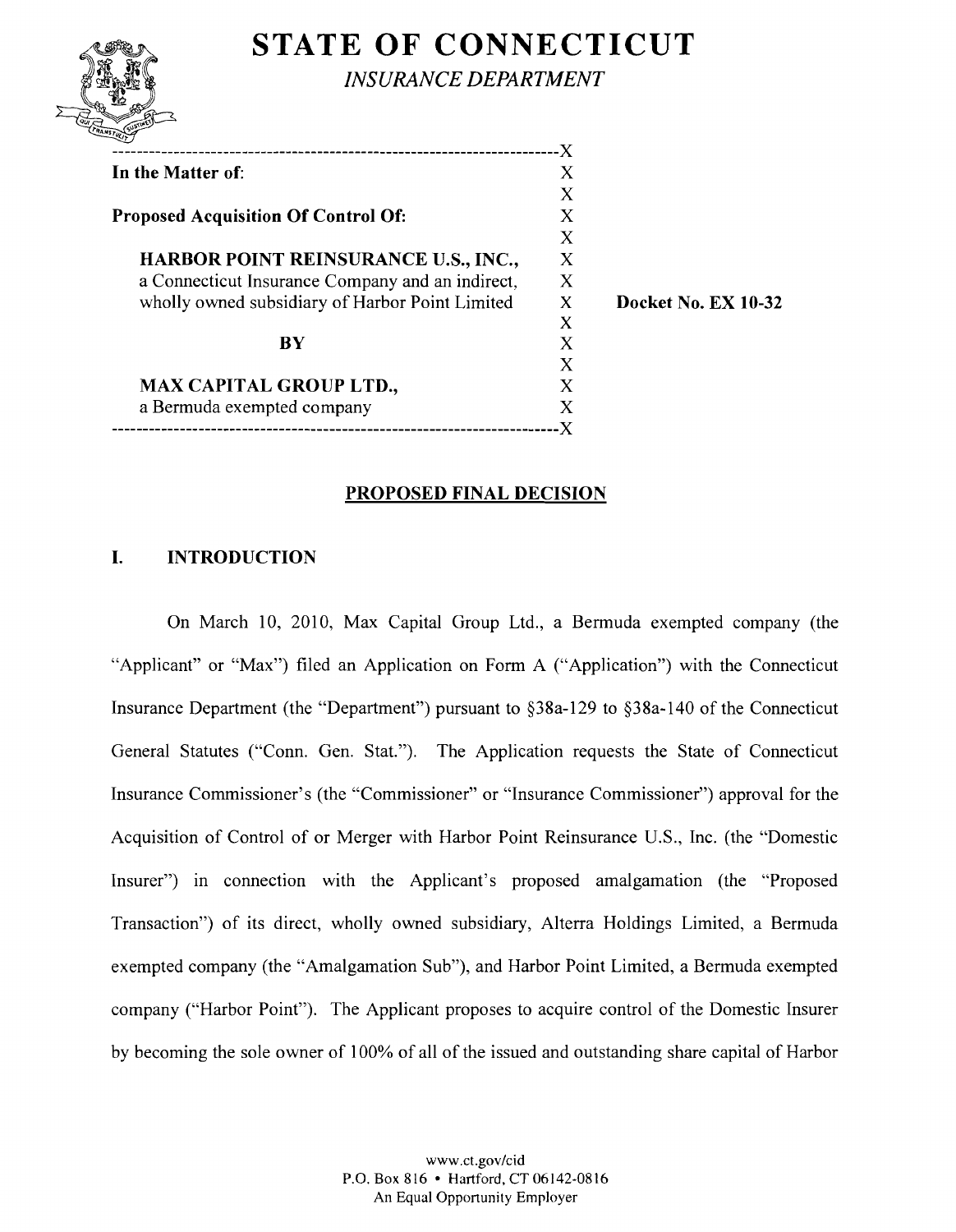Point, which is the indirect parent of the Domestic Insurer, through the amalgamation of Harbor Point with the Amalgamation Sub, which is a newly formed, direct, wholly owned subsidiary of the Applicant (the "Amalgamated Company"). The terms of the Proposed Transaction are set forth in the Agreement and Plan of Amalgamation, dated as of March 3, 2010, among Harbor Point, the Applicant and the Amalgamation Sub (the "Amalgamation Agreement"). Upon completion of the Proposed Transaction, the resulting amalgamated company, to be named Alterra Holdings Limited, will be a direct, wholly owned subsidiary of the Applicant.

Supplemental information was subsequently requested by the Department and provided by the Applicant. An Amended and Restated Form A Application was filed with the Department on April 1,2010.

On April 20, 2010, a notice of hearing was issued by Insurance Commissioner Sullivan, in which a public hearing was ordered for May 6, 2010 concerning the application for approval of the Proposed Acquisition of Control of the Domestic Insurer. The hearing notice was subsequently published in *The Hartford Courant,* once a week for two consecutive weeks. The notice of hearing was also filed by the Department with the Office of the Secretary of State on April 20, 2010 and was published on the Department's Internet website. On April 20, 2010 the undersigned was appointed Hearing Officer by Insurance Commissioner Sullivan concerning the proposed acquisition of control of the Domestic Insurer. In accordance with Conn. Agencies Regs. §38a-8-48, the following were designated as parties to this proceeding: the Applicant and the Domestic Insurer.

The following individuals participated in and/or testified at the public hearing on behalf of the Applicant and the Domestic Insurer: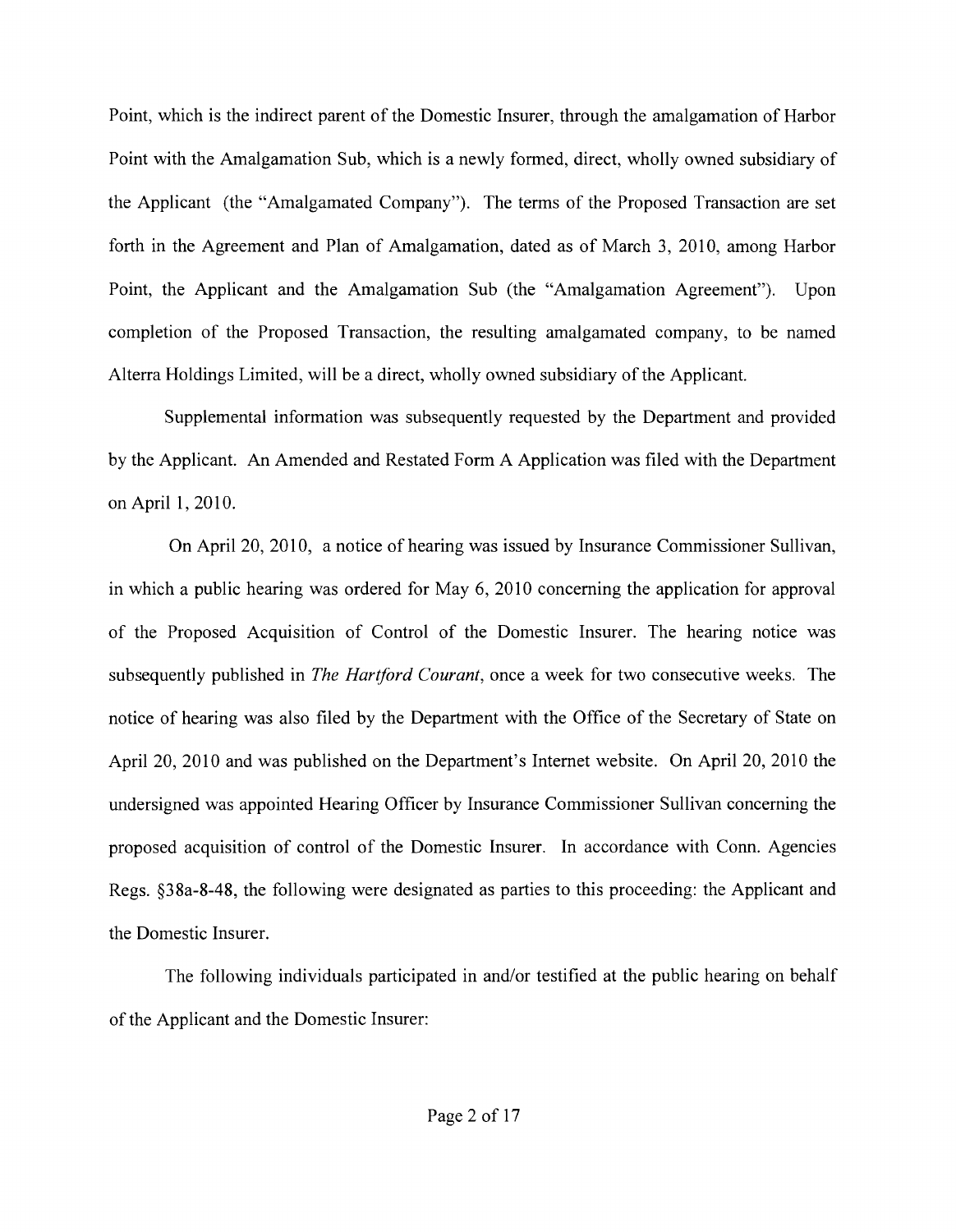Joseph W. Roberts, Executive Vice President and Chief Financial Officer of the Applicant and Wayne C. Paglieri, Chief Underwriting Officer of the Domestic Insurer. Charles R. Welsh, Esq., Edwards Angell Palmer & Dodge LLP represented the Applicant. Nehemiah E. Ginsburg, Esq., Skadden, Arps, Slate, Meagher & Flom LLP, represented the Domestic Insurer.

The following Department staff participated in the public hearing: Joan Nakano, Insurance Supervising Examiner and Mike Malesta, Counsel.

Pursuant to the published hearing notice, the public was given an opportunity to speak at the hearing or to submit written comments no later than the close of business on May 4, 2010, by an Order dated April 20, 2010. No public officials or members of the public signed up to speak, spoke at the hearing, or submitted written testimony.

#### **II. FINDINGS OF FACT**

After reviewing the exhibits entered into the record of this proceeding, and based on the written and oral testimony of the witnesses, the undersigned makes the following findings of fact:

1. The Applicant has fully complied with the disclosure requirements of Conn. Gen. Stat. §38a-130.

2. Due notice of the public hearing required by Conn. Gen. Stat. §38a-130(a) was given.

3. Applicant is organized under the laws of Bermuda.

4. Applicant's principal business address is Max House, 2 Front Street, Hamilton, HM 11, Bermuda.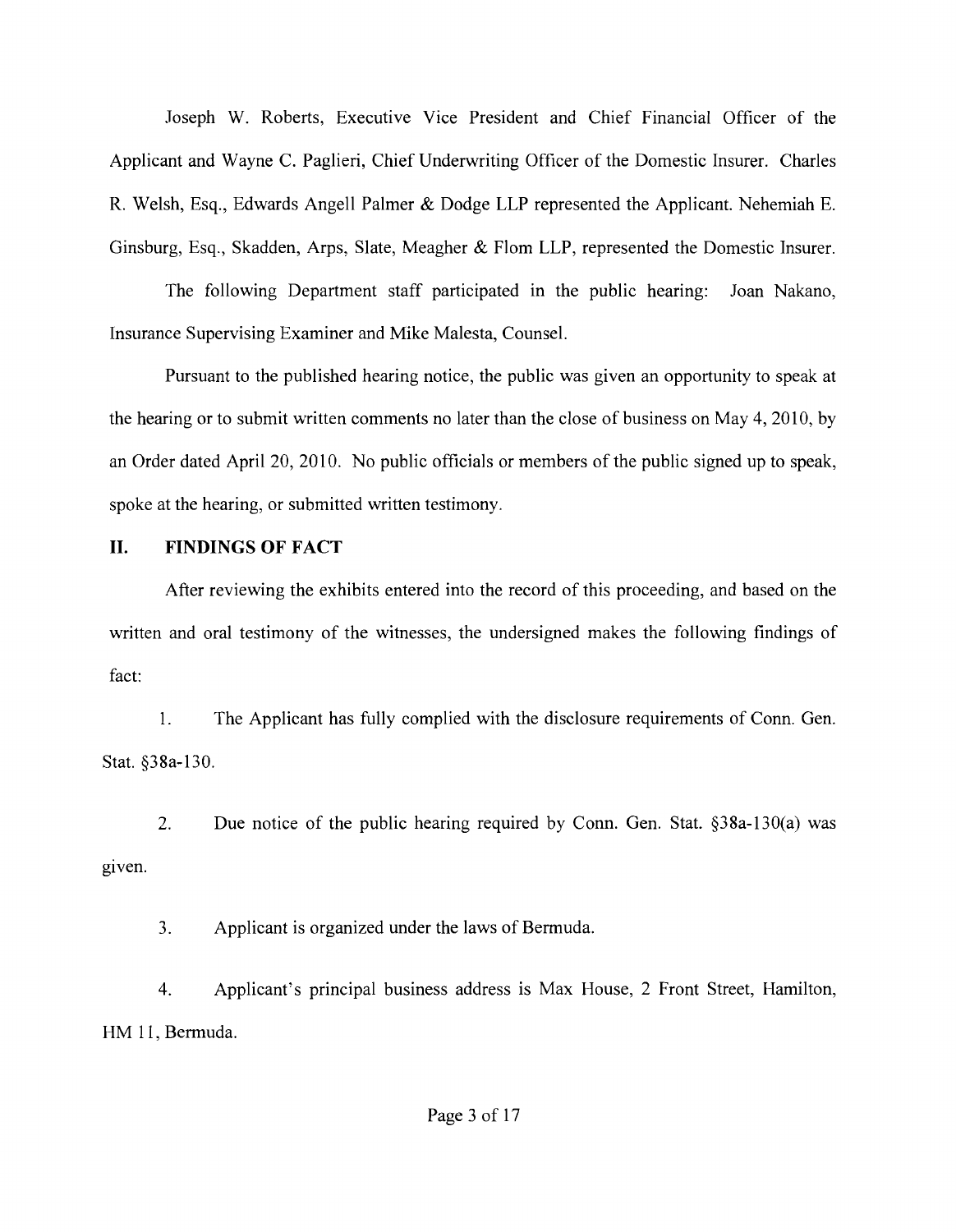5. Applicant is a global provider of specialty insurance and reinsurance products for the property and casualty insurance market, with underwriting operation based in Bermuda. Ireland, the United State, Latin America and the United Kingdom.

6. Applicant's United States operations are conducted through Max USA Holdings Ltd. and its operating subsidiaries.

7. Applicant and its subsidiaries intend to continue their business activities in the future, except as they relate to the integration of its business with that of Harbor Point following completion of the Proposed Transaction.

8. Domestic Insurer is a wholly owned indirect subsidiary of Harbor Point. The Domestic Insurer's statutory home office is 20 Horseneck Lane, Greenwich, Connecticut.

9. The Domestic Insurer's principal business address is 4 Essex Avenue, Suite 300, Bernardsville, New Jersey.

10. The Domestic Insurer is an indirect reinsurance subsidiary of Harbor Point and writes primarily casualty and specialty reinsurance from its Bernardsville, New Jersey office.

11. The Domestic Insurer is licensed or accredited to provide reinsurance in all 50 states plus the District of Columbia.

12. The consideration to be used in effecting the Proposed Transaction consists of common shares, share awards, share options, warrants and funds of the Applicant, to be issued to holders of shares, share awards, share options and warrants of Harbor Point, as of the effective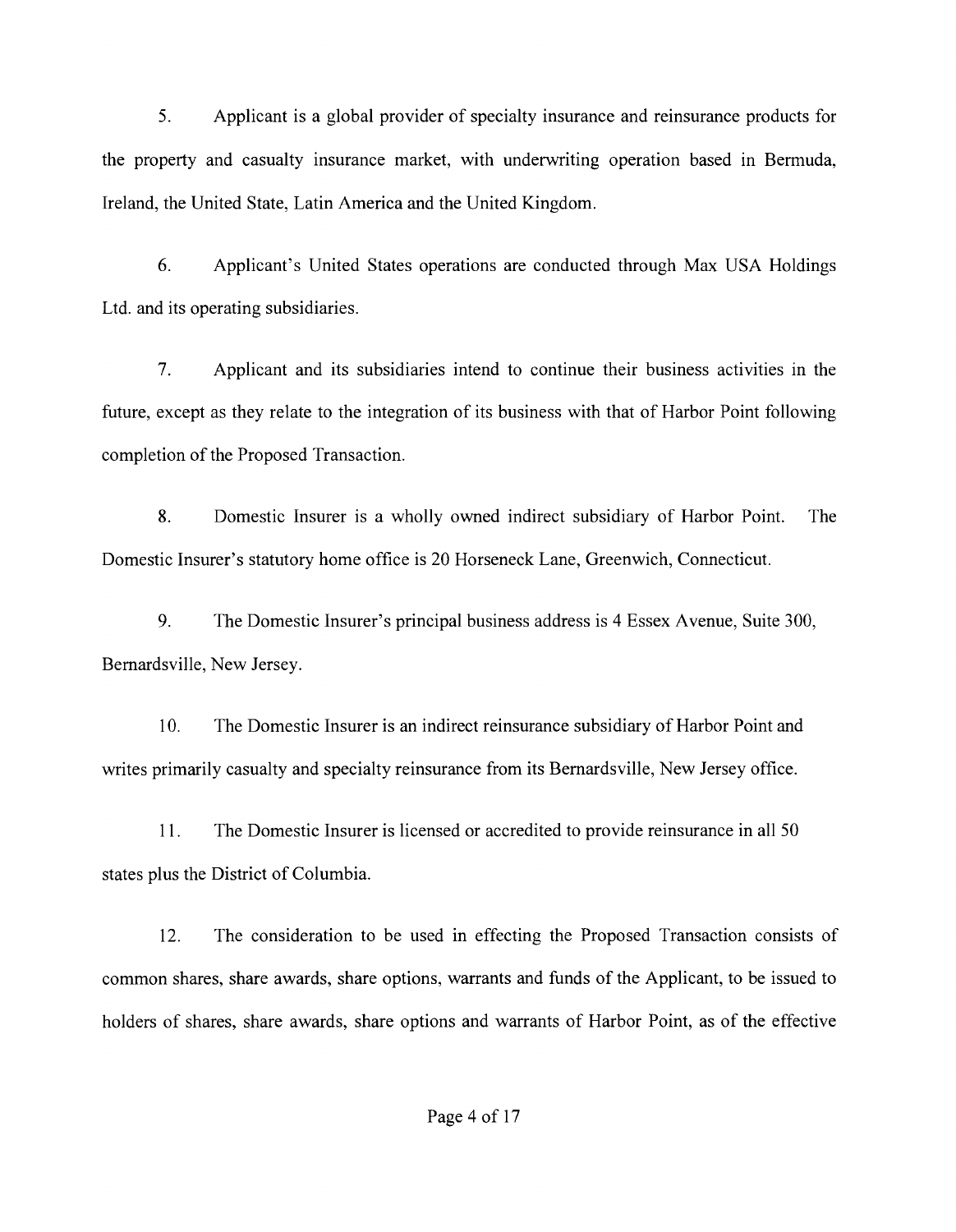time of the Proposed Transaction or, in the case of fractional shares held by such shareholders, to be paid in cash.

13. Pursuant to the Amalgamation Agreement, each Harbor Point common share outstanding at the effective time of the Proposed Transaction will be cancelled and converted into the right to receive 3.7769 (the "Exchange Ratio") validly issued, fully paid and nonassessable voting common shares of the Applicant (the "Share Consideration"), together with any cash paid in lieu of fractional shares.

14. The nature and amount of the consideration and the Exchange Ratio to be used in connection with the Proposed Transaction were determined through arm's-length negotiations.

15. The Applicant's and Harbor Point's shareholders each approved the Proposed Transaction on April 29, 2010.

16. The biographical affidavits executed by the current and proposed directors and executive officers of the Applicant and the Amalgamated Company included in the record of this proceeding and the files of the Department, describe each individual's educational background, professional credentials and employment history, and attests to the competence, experience and integrity of those individuals who would control the operations of the Applicant and indirectly the Domestic Insurer after the acquisition.

17. Following the completion of the Proposed Transaction, the following will be the officers and directors of the Applicant:

#### **Officers**

W. Marston Becker, Chief Executive Officer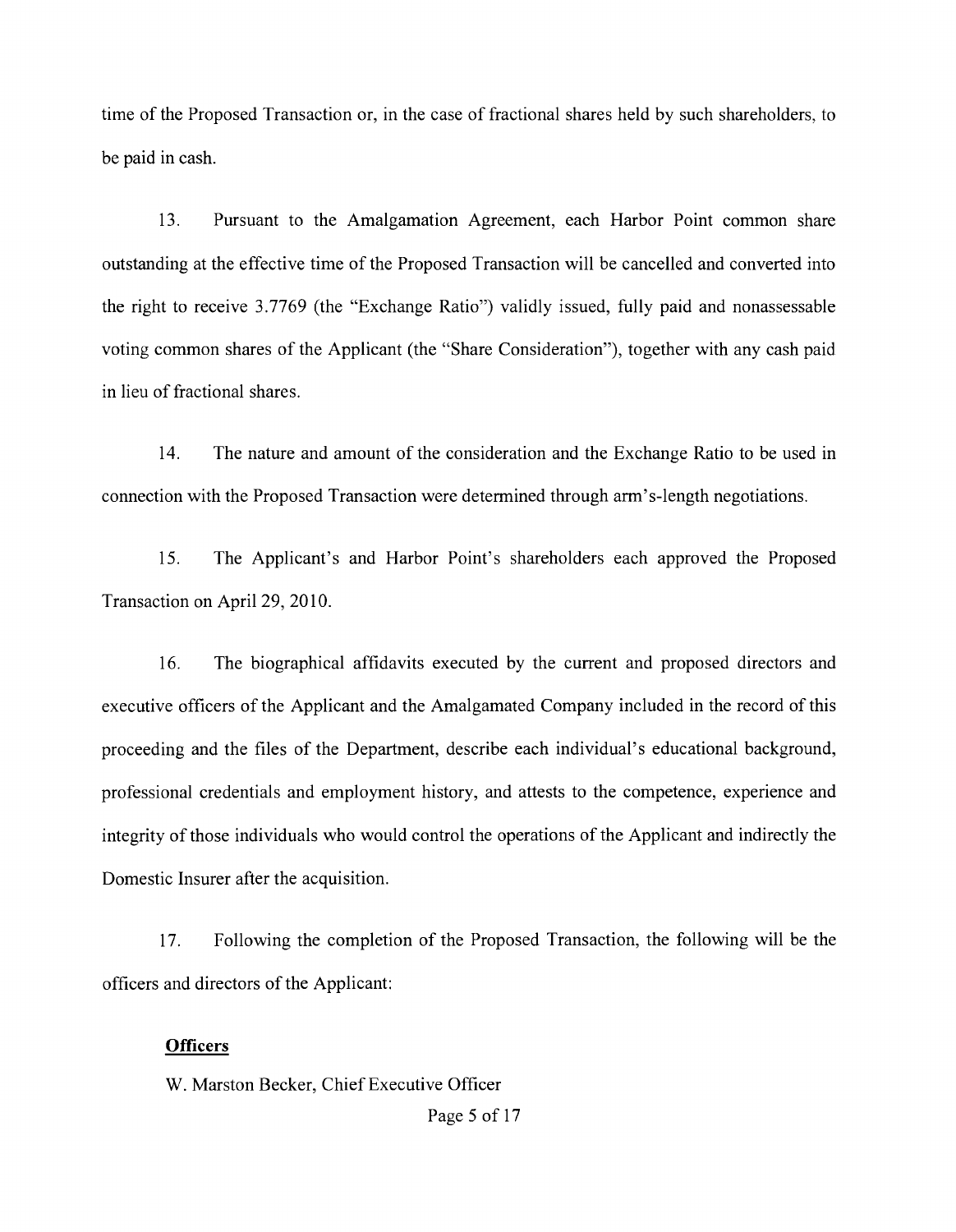Peter A. Minton, Chief Operating Officer

Carol S. Rivers, General Counsel

Joseph W. Roberts, Chief Financial Officer

Andrew Cook, Chief Integration Officer and EVP Global Development

John R. Berger, Chief Executive Officer of Reinsurance

#### **Directors**

| W. Marston Becker    | John R. Berger     |  |
|----------------------|--------------------|--|
| Gordon Cheesbrough   | James Carey        |  |
| K. Bruce Connell     | Thomas Forrester   |  |
| Willis T. King, Jr.  | Meryl Hartzband    |  |
| James H. MacNaughton | Stephan Newhouse   |  |
| Mario P. Torsiello   | Michael O'Reilly   |  |
| James L. Zech        | <b>Andrew Rush</b> |  |

18. The Domestic Insurer's current officers and directors are set forth below and the Applicant has no present plans or proposals to change such officers and directors: following the completion of the Proposed Transaction:

#### **Current and Proposed Officers and Directors of the Domestic Insurer**

#### **Officers**

Thomas C. Wafer, President

Sheila Nugent Carter, General Counsel and Secretary

Stephen Leitz, Treasurer

Page 6 of 17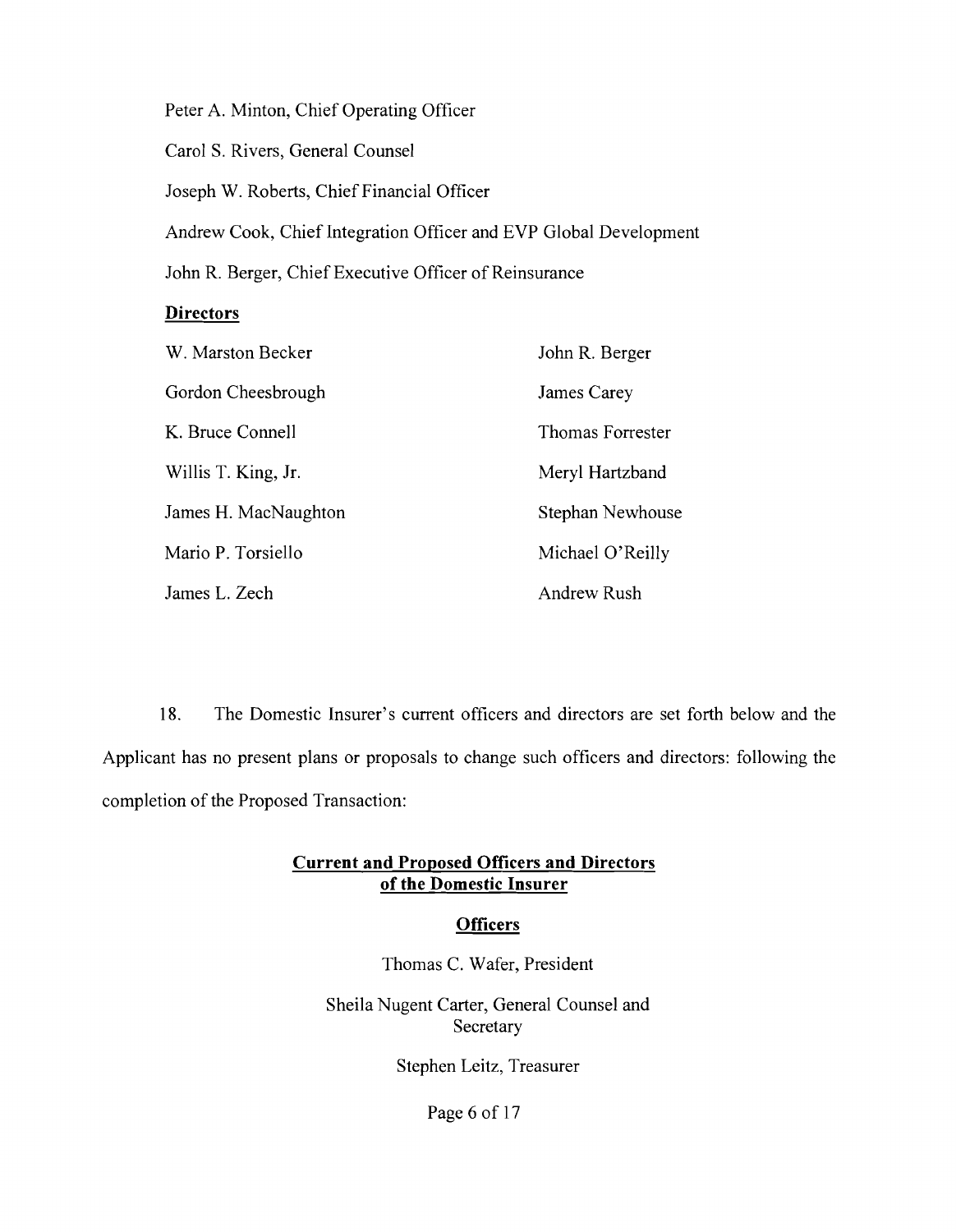Wayne C. Paglieri, Executive Vice President and Chief Underwriting Officer

Jeffrey L. Webb, Executive Vice President

## **Directors**

Stephen Leitz Sheila Nugent Carter Wayne C. Paglieri Thomas C. Wafer Jeffrey L. Webb

19. Following the completion of the Proposed Transaction, the Applicant has no present plans or proposals: (i) to cause the Domestic Insurer to declare an extraordinary dividend; (ii) to liquidate the Domestic Insurer; (iii) to sell the Domestic Insurer's assets (other than such sales of assets as may be contemplated in the ordinary course of business); (iv) to merge or consolidate the Domestic Insurer with any person or persons; (v) to make any other material change in the Domestic Insurer's business operations or corporate structure or management; or (vi) to cause the Domestic Insurer to enter into material contracts, agreements, arrangements, understandings or transactions of any kind.

20. It is anticipated that the Domestic Insurer's existing agreements with Harbor Point affiliates previously approved or not disapproved by the Commissioner will remain in place following the completion of the Proposed Transaction.

21. The Department's records indicate the Domestic Insurer's books, records and assets are currently maintained in Bernardsville, New Jersey and Mr. Paglieri testified that the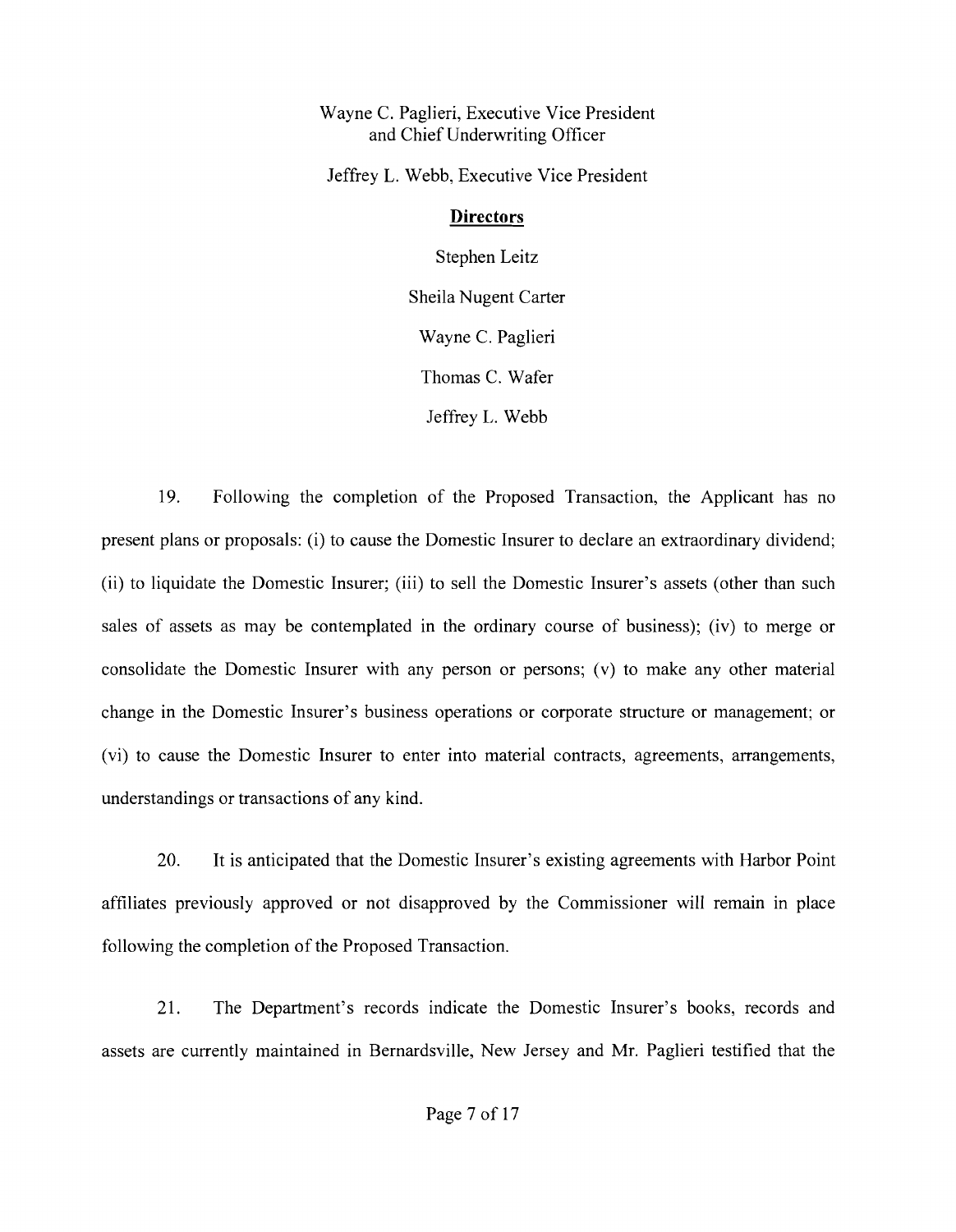location of the Domestic Insurer's books and records were not changed as a result of the Proposed Transaction.

22. As described in the Application, upon completion of the Proposed Transaction, Harbor Point will amalgamate with the Amalgamation Sub. As a result of such amalgamation, the Applicant will acquire indirectly all of the shares of common stock of the Domestic Insurer.

23. The overall integration of the Applicant and Harbor Point will be overseen by Andrew Cook, Harbor Point's current Chief Financial Officer. Following completion of the Proposed Transaction, Mr. Cook will serve as the Amalgamation Sub's Chief Integration Officer and Executive Vice President of Global Development.

24. Neither the Applicant nor any person controlling, controlled by or under common control with the Applicant, or any person listed in item 3 of the Application, beneficially owns, directly or indirectly, or has a right to acquire beneficially any voting securities of the Domestic Insurer or any securities convertible into or evidencing a right to acquire any such voting securities whether or not such right of conversion or acquisition is exercisable immediately or at some future time.

25. There are no contracts, arrangements or understandings, whether oral or in writing, directly or indirectly relating to any voting securities of the Domestic Insurer or any securities convertible into or evidencing a right to acquire any such voting securities involving the Applicant, any person controlling, controlled by or under common control with the Applicant during the twelve calendar months preceding the filing of the Application.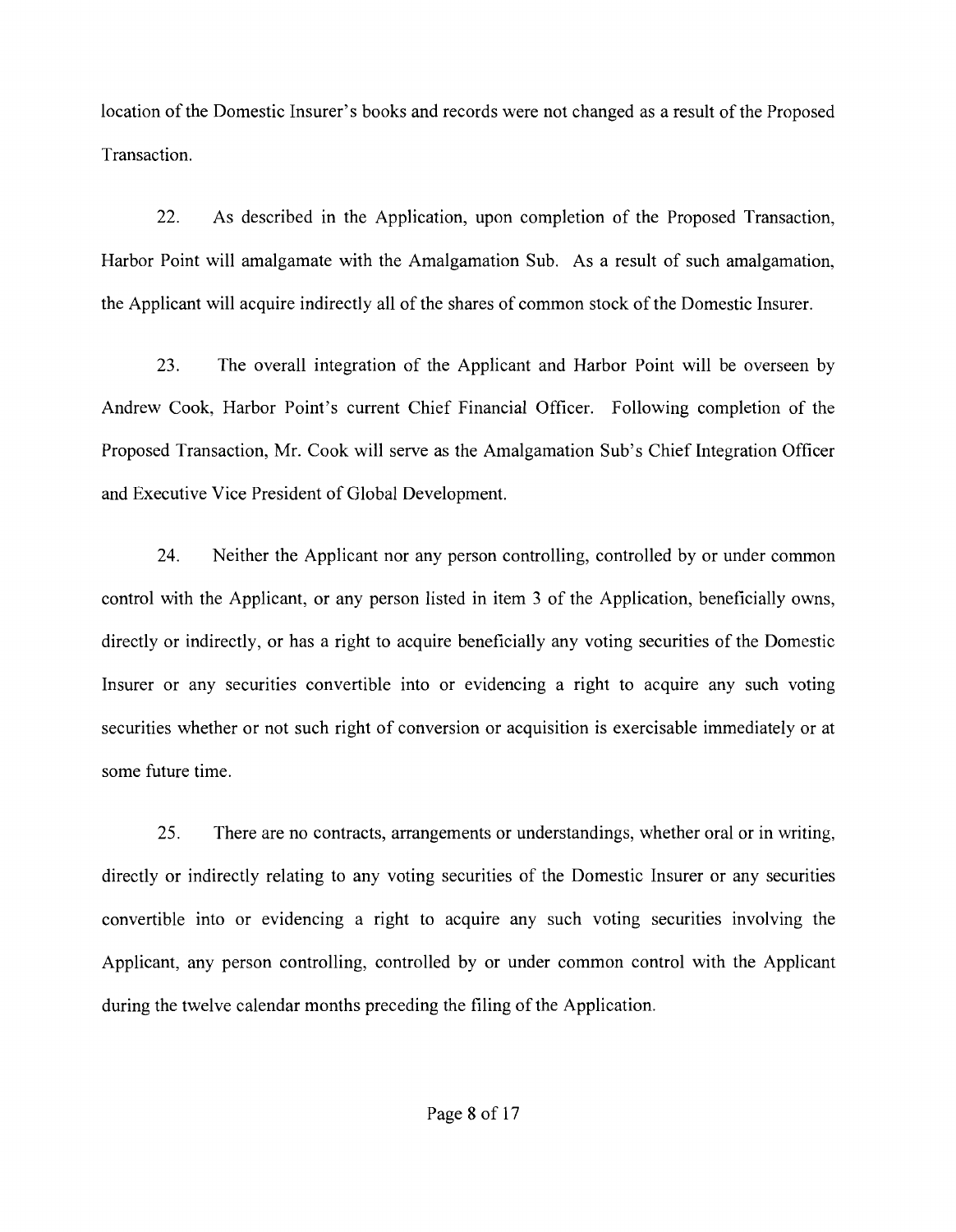26. Except in connection with the execution of the Amalgamation Agreement, there have been no recommendations to purchase, directly or indirectly, any voting security of the Domestic Insurer made by the Applicant, any person controlling, controlled by or under common control with the Applicant during the twelve calendar months preceding the filing of the Application.

27. There is no agreement, contract or understanding made by the Applicant with any broker-dealer as to solicitation of voting securities of Harbor Point or the Domestic Insurer for tender.

28. The Domestic Insurer writes reinsurance business and does not currently have any direct written premium. The Proposed Transaction will not result in an increase in the market share of the Applicant's insurance company subsidiaries.

29. The Applicant and Harbor Point were granted early termination of their Hart-Scott-Rodino ("HSR") filings by the Federal Trade Commission on March 26, 2010.

30. As of December 31, 2009, Applicant's financial strength rating for non-Lloyd's reinsurance and insurance subsidiaries is A- (excellent)<sup>a</sup> from A.M. Best; A (strong)<sup>b</sup> from Fitch;  $A3<sup>c</sup>$  from Moody's; and  $A<sup>d</sup>$  from S&P.

31. As of Year End December 31, 2009, Applicant reported the following GAAP consolidated balance sheet and income statement accounts (in thousands):

<sup>&</sup>lt;sup>a</sup> Applicable to Max Bermuda, Max Specialty, Max America, Max Re Europe and Max Insurance Europe.

<sup>&</sup>lt;sup>b</sup> Applicable to Max Bermuda, Max Specialty, Max America, Max Re Europe and Max Insurance Europe. <sup>c</sup> Applicable to Max Bermuda

<sup>&</sup>lt;sup>d</sup> Applicable to Max Bermuda, Max Specialty, Max America, Max Re Europe and Max Insurance Europe.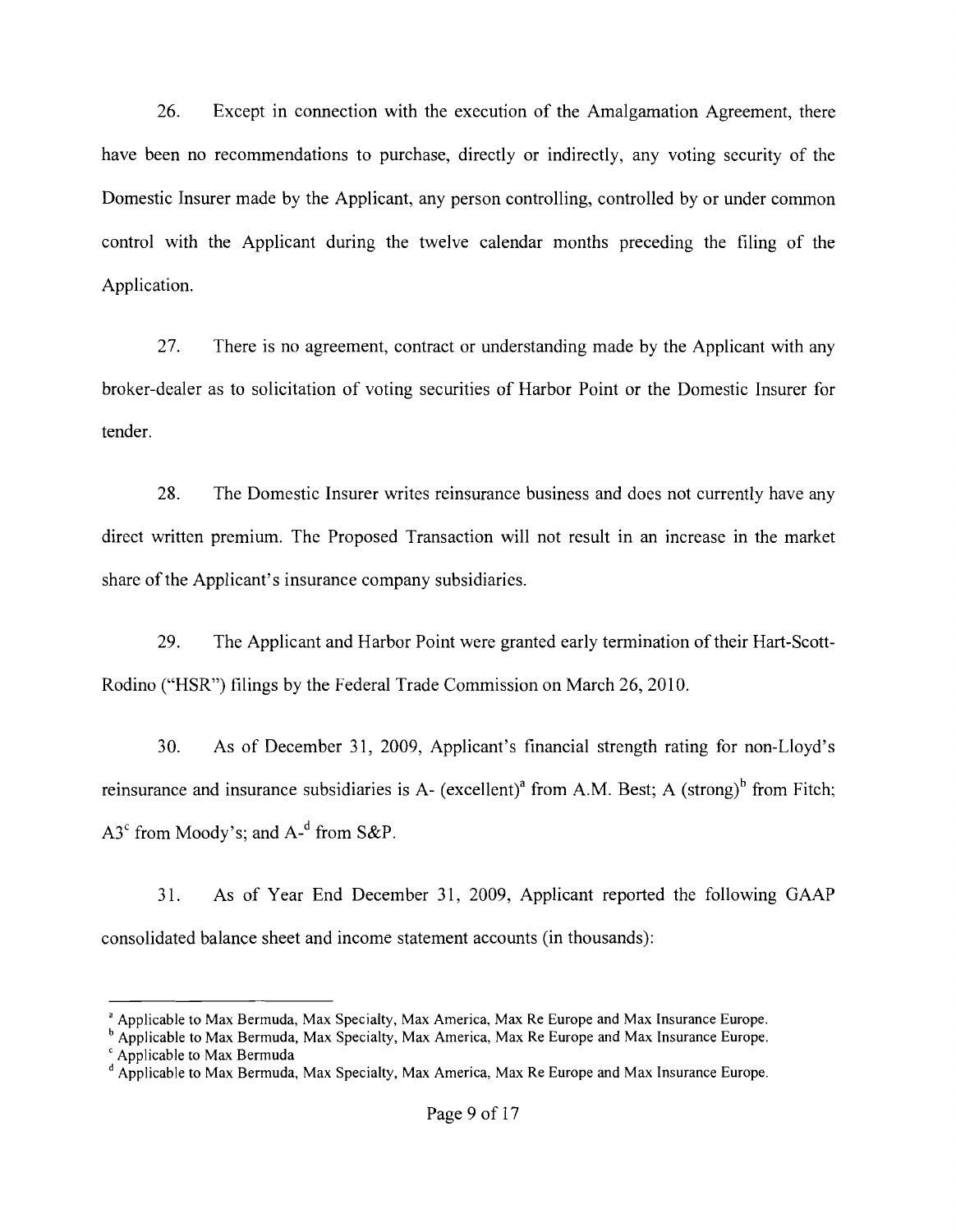| <b>Assets</b>          | \$7,339,746 |
|------------------------|-------------|
| Liabilities            | \$5,775,113 |
| Shareholder's Equity   | \$1,564,633 |
| Net Income             | \$246,215   |
| Gross Premiums Written | \$1,375,001 |

32. Three years of statutory financial projections for the Domestic Insurer are included in the records and files of the Insurance Department.

## **III. DISCUSSION**

Section 38a-132(b) of the Connecticut General Statutes specifically requires the approval of the proposed acquisition of control of the Domestic Insurer unless it is determined that:

- (A) After the change of control, the Domestic Insurer would not be able to satisfy the requirements for the issuance of licenses to write the lines of business for which they are presently licensed;
- (B) The effect of the merger or other acquisition of control would be to substantially lessen competition of insurance in this state or tend to create a monopoly in Connecticut;
- (C) The financial condition of the acquiring party is such as might jeopardize the financial stability of the Domestic Insurer or prejudice the interests of its policyholders;
- (D) The plans or proposals which the acquiring party has to liquidate the Domestic Insurer, sell its assets or consolidate or merge it with any person, or make any other material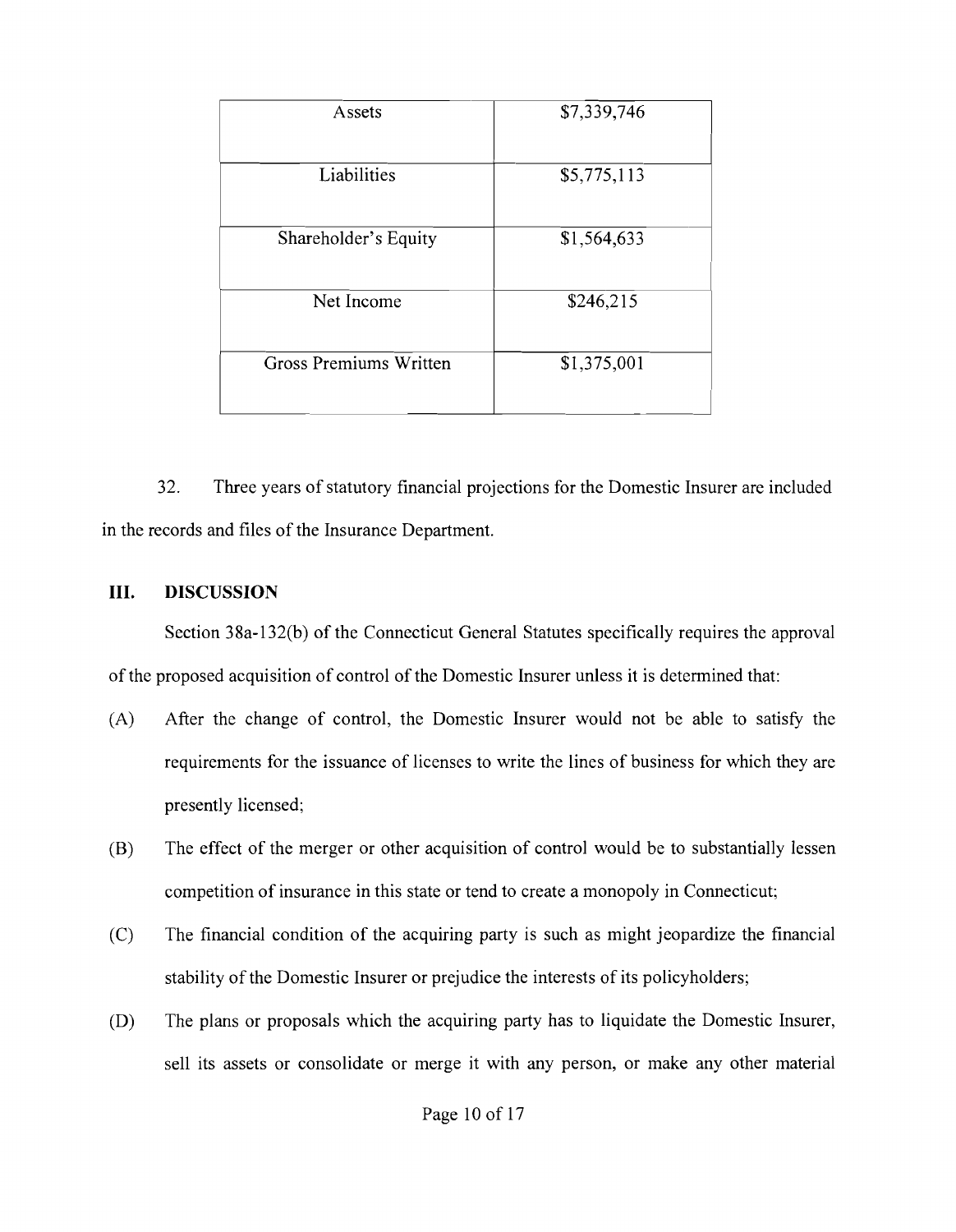change in its business or corporate structure or management, are unfair and unreasonable to policyholders of the Domestic Insurer and not in the public interest;

- (E) The competence, experience and integrity of those persons who would control the operations of the Domestic Insurer are such that it would not be in the interest of the policyholders of the Domestic Insurers and of the public to permit the merger or other acquisition of control; or
- (F) The acquisition of control of the Domestic Insurer is likely to be hazardous or prejudicial to those buying insurance.

### A. The ability of the Domestic Insurer to satisfy the requirements for the issuance of licenses to write the line or lines of business for which they are presently licensed following the proposed acquisition of control.

The Domestic Insurer is a domestic insurance company currently licensed pursuant to Conn. Gen. Stat. §38a-41. Conn. Gen. Stat. §38a-72 requires that a domestic stock property and casualty reinsurance company must have a minimum of \$2,000,000 in capital and \$2,000,000 in paid-in surplus in the aggregate. The Domestic Insurer currently satisfies the requirements for the issuance of a license to write the lines of business for which it is licensed.

As noted in the findings of fact, following completion of the Proposed Transaction, the Applicant has no plans or proposals to liquidate the Domestic Insurer, to sell its assets, merge, or consolidate the Domestic Insurer with any other person or entity. There are no plans for the Domestic Insurer to enter into any material contract, agreement, arrangement or transaction of any kind with any person or entity. In addition to the criteria set forth in Conn. Gen. Stat. §38a-72, the Department considers the location of the company's books, records and assets, and the management of the company when evaluating an insurer's ability to operate pursuant to Conn.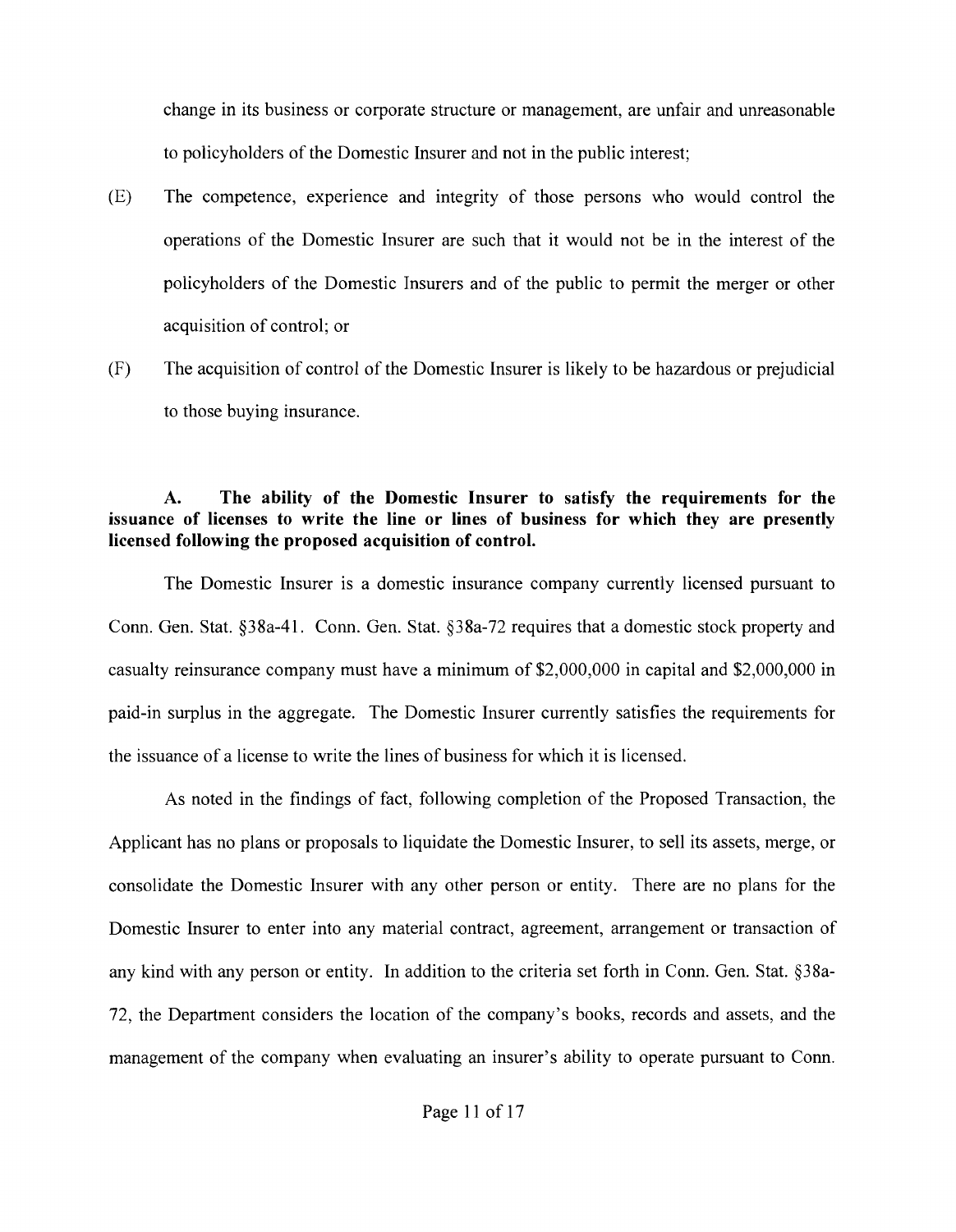Gen. Stat. §38a-41. The Domestic Insurer testified that the location of its books and records were not changed as a result of the Proposed Transaction. Such books and records are currently maintained in the Domestic Insurer's New Jersey principal business location.

The Applicant also submitted evidence that the information contained in the biographical affidavits for the directors and officers of the Applicant proposed for the Domestic Insurer attest to the competence, experience and integrity of the individuals who will be responsible for the governance and operation of the Domestic Insurer, and should insure the safe and expert operation of the Domestic Insurer following completion of the Proposed Transaction.

Accordingly, the undersigned hereby finds that the evidence contained in the record supports a finding that the Domestic Insurer will be able to satisfy the requirements for the issuance of the necessary license of an insurer for which it is presently licensed following completion of the Proposed Transaction.

## **B. Whether the effect of the proposed acquisition of control of the Domestic Insurer would be to substantially lessen competition of insurance in this state or tend to create a monopoly herein.**

The Domestic Insurer writes reinsurance business and does not currently have any direct written premiums and, as a result, completion of the Proposed Transaction will not result in an increase in the market share of the Applicant's insurance company subsidiaries. **In**  addition, the early termination of the Applicant's and Harbor Point's HSR filings indicates that the Proposed Transaction does not create a potential antitrust issue from a Federal Trade Commission perspective and that such acquisition will result in no decrease in competition. Therefore, the undersigned hereby finds that the effect of the acquisition of control of the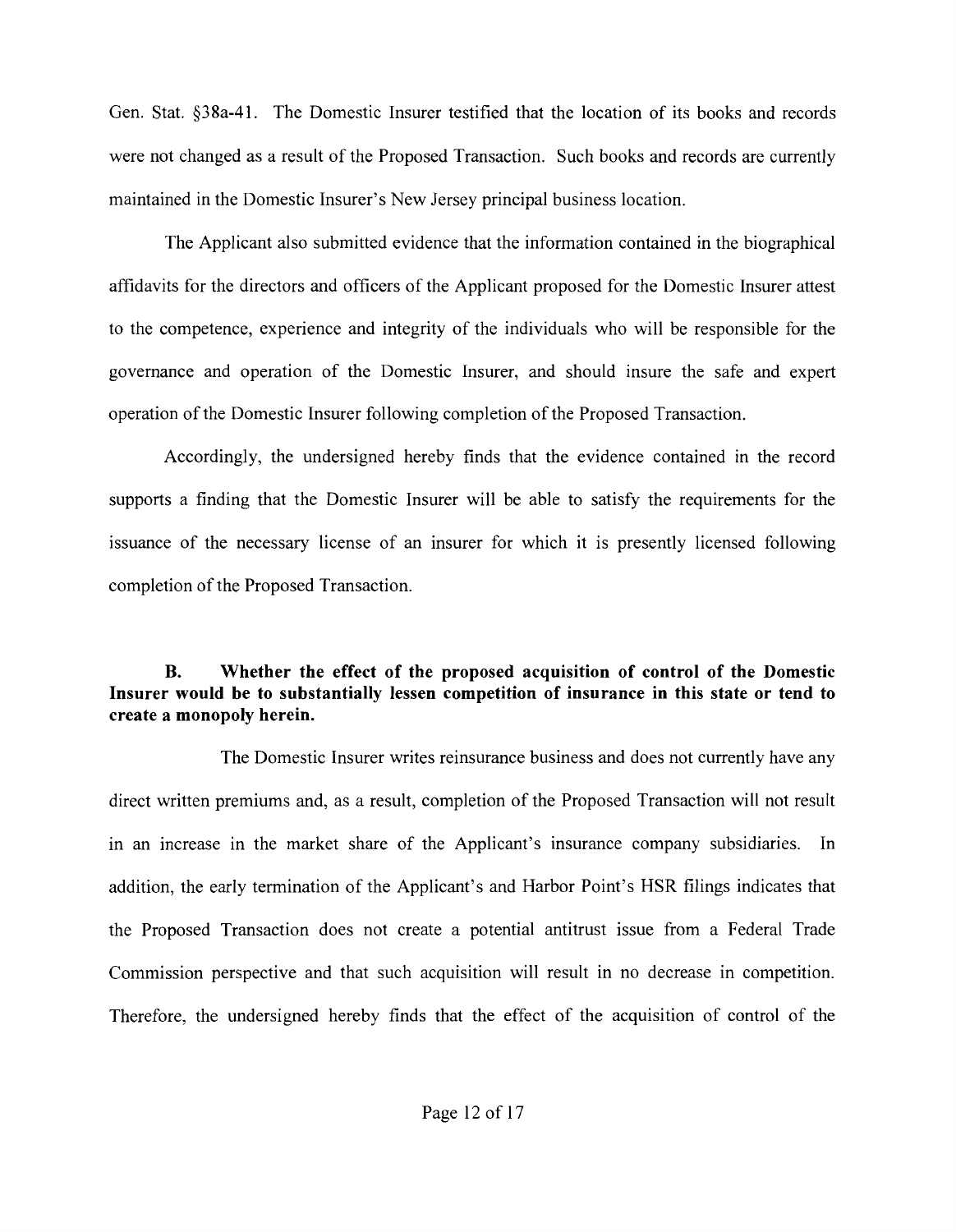Domestic Insurer will not substantially lessen the competition of insurance or tend to create a monopoly in Connecticut.

## C. Whether the financial condition of the Applicant is such as might jeopardize the financial stability of the Domestic Insurer or prejudice the interests of its policyholders.

Based on the written testimony and the evidence contained in the record, the undersigned hereby finds that there is no evidence indicating that the financial condition of the Applicant might jeopardize the financial condition of the Domestic Insurer, or prejudice the interest of its policyholders.

D. Whether the plans or proposals which the Applicant has to liquidate the Domestic Insurer, sell its assets or consolidate or merge it with any person, or to make any other material change in its business or corporate structure or management, are unfair and unreasonable to policyholders of the Domestic Insurer and not in the public interest.

The record reveals that the Applicant has no current plans or proposals to liquidate the Domestic Insurer, sell its assets or consolidate or merge it with any other entity.

Accordingly, the record supports and the undersigned hereby finds that there are no material plans or proposals for the Domestic Insurer that are unfair and unreasonable to policyholders of the Domestic Insurer or not in the public interest.

E. Whether the competence, experience and integrity of those persons who would control the operation of the Domestic Insurer are such that it would not be in the interest of the policyholders of the Domestic Insurer and of the public to permit completion of the Proposed Transaction.

The record includes the biographical affidavits of those individuals who will serve as members of the board and as officers of the Applicant and the Domestic Insurer following the change of control. The biographical affidavits disclose each individual's educational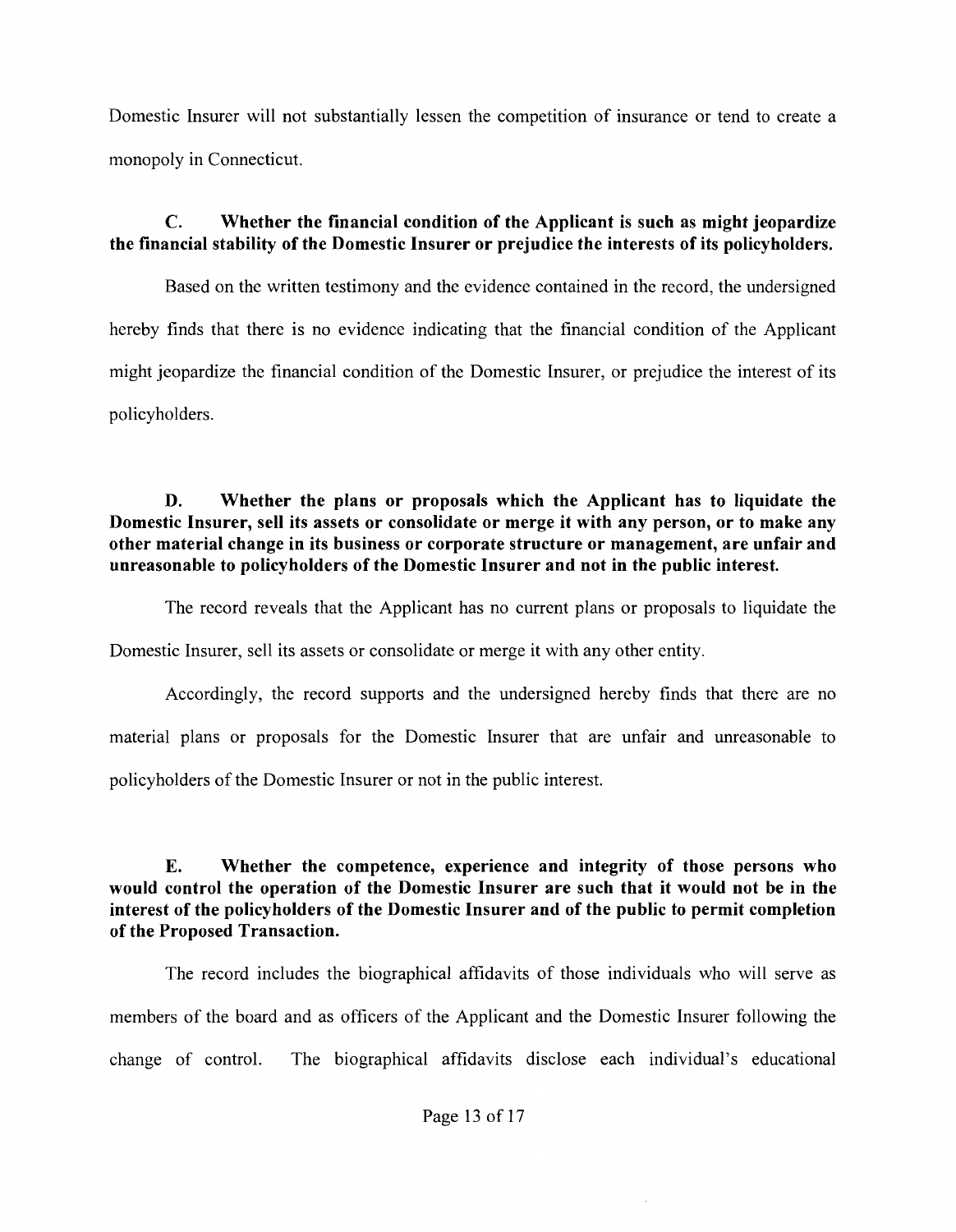background, professional credentials and their employment history. In addition, the Applicant has represented, and the biographical affidavits confirm, that during the last ten years none of the proposed directors or officers of the Applicant and Domestic Insurer have been convicted in a criminal proceeding (excluding minor traffic violations) or have been convicted or otherwise penalized for violating any federal or state law regulating the business of insurance securities or banking, (or in the case of an alien person, such equivalent provision as applicable). During the last ten years, none of the proposed directors or officers of the Applicant or Domestic Insurer has been the subject of any proceeding under the Federal Bankruptcy Code, (or in the case of an alien person, such equivalent provision as applicable) or have been affiliated with a business or organization which has been subject to such proceeding.

Furthermore, no proposed director or officer of the Applicant or Domestic Insurer has had a revocation, suspension or disciplinary sanction imposed against him or her by a governmental agency. None of the filed biographical affidavits contain any information that reflects negatively on the integrity of these individuals. Accordingly, the undersigned hereby finds that the competence, experience, and integrity of those persons who would control the operations of the Domestic Insurer after completion of the Proposed Transaction is such that it would be in the interest of policyholders of the Domestic Insurer and in the public interest to permit the Proposed Transaction.

## F. Whether completion of the Proposed Transaction is likely to be hazardous or prejudicial to those buying insurance.

Based on the financial strength of the Applicant and the affirmation that the current plans of the Applicant for the Domestic Insurer will provide a strong and stable financial environment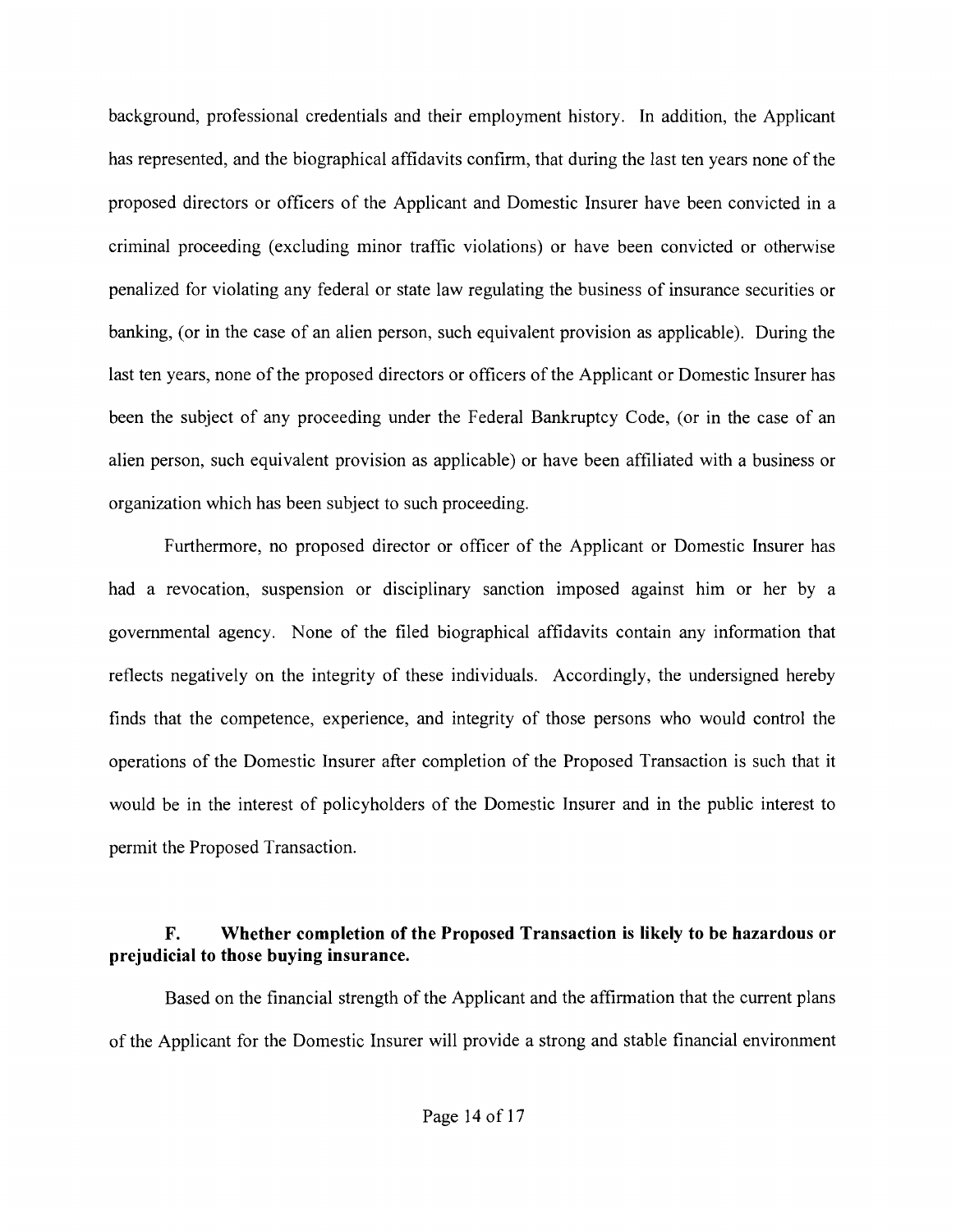for the Domestic Insurer, it is hereby concluded that completion of the Proposed Transaction is not likely to be hazardous to those buying insurance.

Accordingly, assuming compliance with all of Connecticut's insurance statutes and regulations, the undersigned hereby finds that it is reasonable to conclude that the proposed acquisition of control of the Domestic Insurer is not likely to be hazardous to those buying insurance.

#### IV. RECOMMENDATION

Based on (i) the foregoing findings of fact and discussion; (ii) the written testimony and exhibits submitted to the Department; and (iii) the record of the May 6, **2010** public hearing, the undersigned herby concludes that none of the conditions justifying disapproval listed in Conn. Gen. Stat. §38a-132(b) is present with respect to completion of the Proposed Transaction. Because the Applicant has satisfied the statutory criteria as provided in Conn. Gen. Stat. §38a-132, the undersigned hereby recommends that the Insurance Commissioner find that following completion of the Proposed Transaction (i) the Domestic Insurer will be able to satisfy the requirements for the issuance of a license to write the lines of business for which they are presently licensed; (ii) the effect of the acquisition of control will not substantially lessen competition of insurance in this state or tend to create a monopoly therein; (iii) the financial condition of the Applicant is not such as might jeopardize the financial stability of the Domestic Insurer or prejudice the interest of policyholders; (iv) the Applicant's plans or proposals for the Domestic Insurer are not unfair and unreasonable to the policyholders of the Domestic Insurer and are in the public interest; (v) the competence, experience and integrity of the management of the Applicant and Domestic Insurer are such that it would be in the interest of policyholders of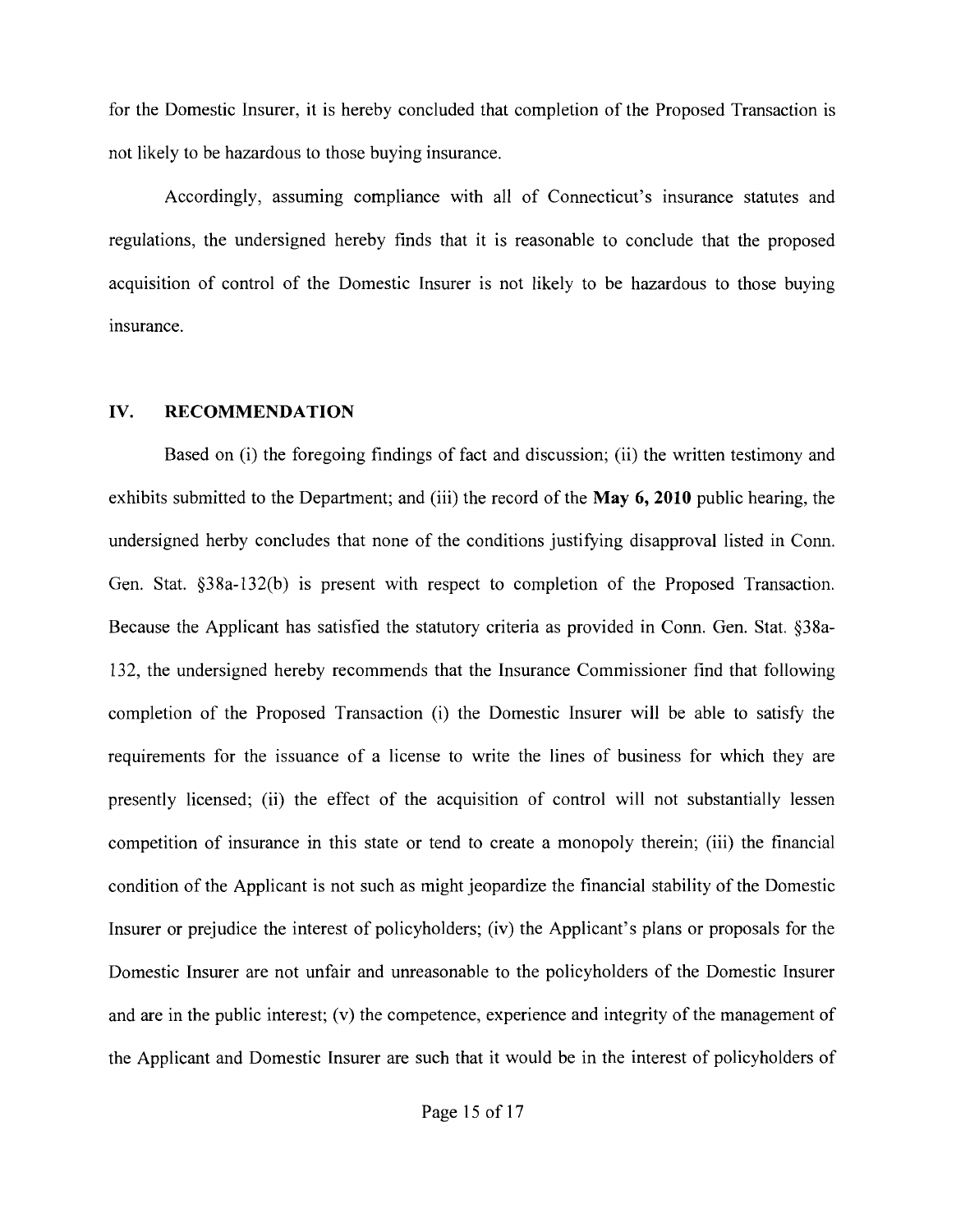the Domestic Insurer and of the public to permit the Proposed Transaction; and (vi) completion of the Proposed Transaction is not likely to be hazardous or prejudicial to those buying insurance.

Accordingly, the undersigned recommends that the Insurance Commissioner issue the following orders:

1. The Application of the Applicant is which it seeks approval to acquire control of the Domestic Insurer is hereby approved.

2. The Applicant and Domestic Insurer shall conduct their operations consistent with the representations, disclosures and commitments as set forth in the record of this proceeding and Proposed Final Decision.

3. The Applicant shall provide the Insurance Department with written confirmation of the consummation of the acquisition of control by the end of the month in which the acquisition of control takes place.

4. The Applicant should provide the Department with the names and titles of those individuals who will be responsible for filing an amended Insurance Holding Company System Annual Registration Statement pursuant to Conn. Agencies Regs. §38a-138-10.

5. Within fifteen (15) days following the end of the month in which the Proposed Transaction is consummated, the Domestic Insurer shall file an amended Insurance Holding Company System Annual Registration Statement pursuant to Conn. Agencies Regs. §38a-138 10.

6. For a period of two (2) years, the Applicant shall file semiannually with the Insurance Department, commencing six months from consummation of the Proposed Transaction, a report under oath of its business operations in Connecticut, including but not